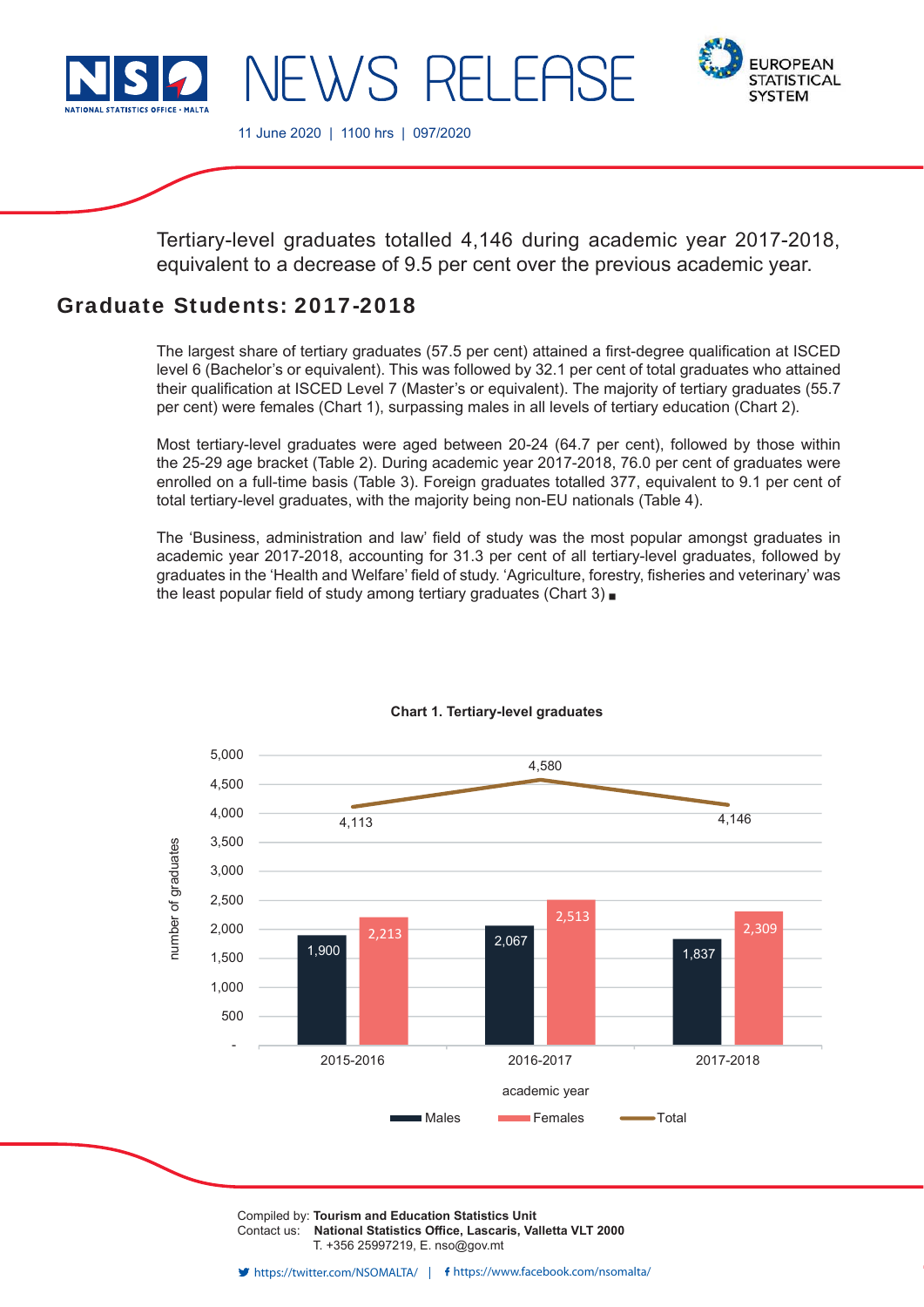| <b>Characteristics</b>                   |           | Academic year | Change    | Percentage<br>change |                     |
|------------------------------------------|-----------|---------------|-----------|----------------------|---------------------|
|                                          | 2015-2016 | 2016-2017     | 2017-2018 |                      | 2017-2018/2016-2017 |
| Sex                                      |           |               |           |                      |                     |
| Males                                    | 1,900     | 2,067         | 1,837     | $-230$               | $-11.1$             |
| Females                                  | 2,213     | 2,513         | 2,309     | $-204$               | $-8.1$              |
| Age group                                |           |               |           |                      |                     |
| Under 20                                 | 93        | 103           | 60        | $-43$                | $-41.7$             |
| 20 to 29                                 | 3,297     | 3,693         | 3,325     | $-368$               | $-10.0$             |
| 30 to 49                                 | 620       | 694           | 654       | $-40$                | $-5.8$              |
| 50 and over                              | 103       | 90            | 107       | 17                   | 18.9                |
| <b>Nationality</b>                       |           |               |           |                      |                     |
| Maltese                                  | 3,851     | 4,237         | 3,769     | $-468$               | $-11.0$             |
| Other EU                                 | 114       | 158           | 175       | 17                   | 10.8                |
| Non-EU                                   | 148       | 185           | 202       | 17                   | 9.2                 |
| <b>District of residence</b>             |           |               |           |                      |                     |
| Southern Harbour                         | 493       | 612           | 525       | $-87$                | $-14.2$             |
| Northern Harbour                         | 1,248     | 1,344         | 1,198     | $-146$               | $-10.9$             |
| South Eastern                            | 618       | 674           | 622       | $-52$                | $-7.7$              |
| Western                                  | 694       | 759           | 695       | $-64$                | $-8.4$              |
| Northern                                 | 707       | 812           | 754       | $-58$                | $-7.1$              |
| Gozo and Comino                          | 324       | 350           | 319       | $-31$                | $-8.9$              |
| Foreign residence                        | 29        | 29            | 33        | 4                    | 13.8                |
| Level of education (ISCED 2011)          |           |               |           |                      |                     |
| ISCED 5 - Short-cycle tertiary education | 681       | 720           | 380       | $-340$               | $-47.2$             |
| ISCED 6 - Bachelor's or equivalent       | 2,166     | 2,506         | 2,383     | $-123$               | $-4.9$              |
| ISCED 7 - Master's or equivalent         | 1,229     | 1,300         | 1,330     | 30                   | 2.3                 |
| ISCED 8 - Doctoral or equivalent         | 37        | 54            | 53        | $-1$                 | $-1.9$              |
| Intensity of participation               |           |               |           |                      |                     |
| Full-time                                | 3,244     | 3,580         | 3,153     | $-427$               | $-11.9$             |
| Part-time                                | 869       | 1,000         | 993       | $-7$                 | $-0.7$              |
| <b>Total tertiary graduates</b>          | 4,113     | 4,580         | 4,146     | $-434$               | $-9.5$              |

## Table 1. Profile of tertiary-level graduates by academic year

Chart 2. Percentage distribution of graduates by ISCED level and sex: academic year 2017-2018

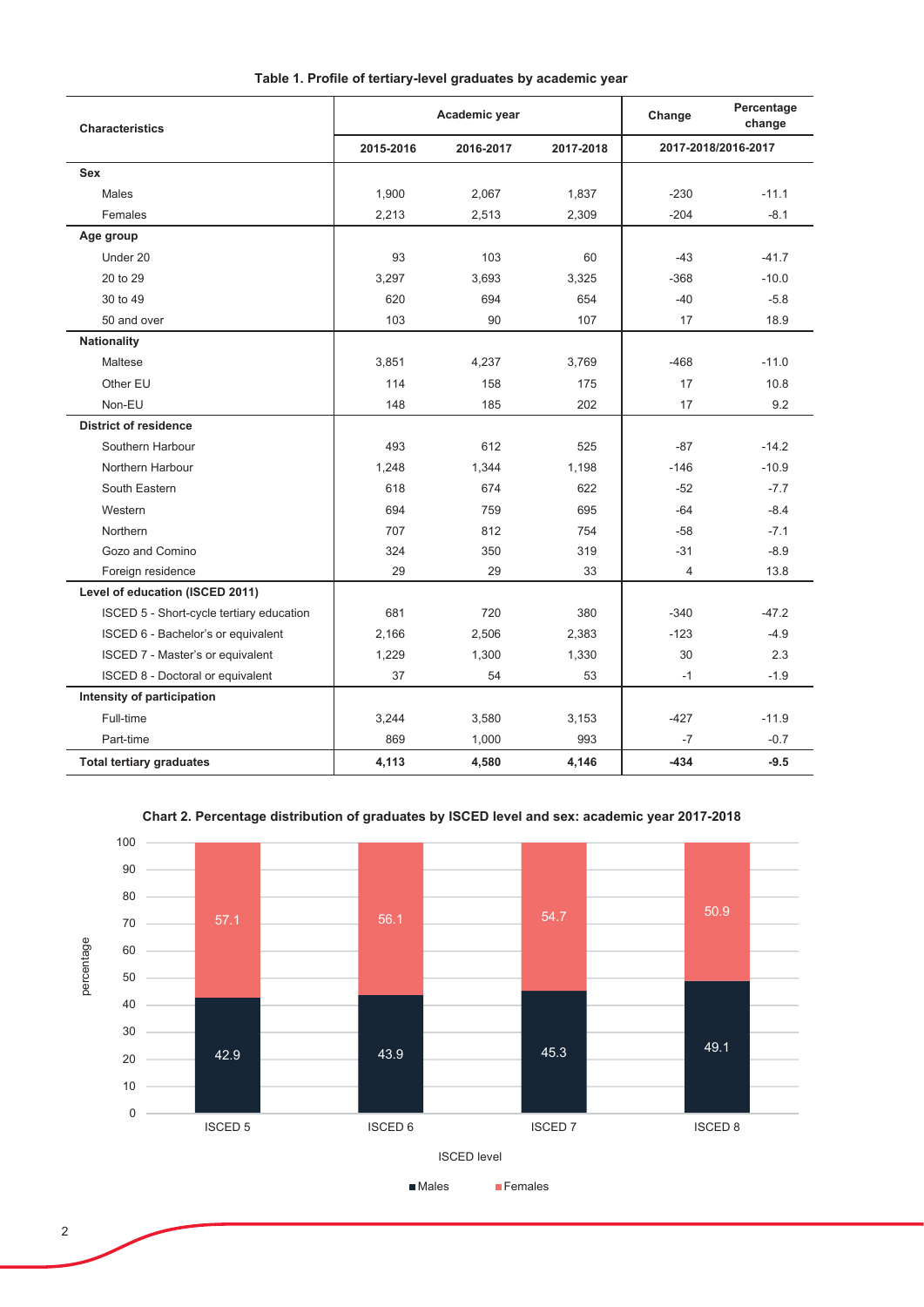| Age group    |                          | Academic year  |                |                     | Percentage<br>change     |  |
|--------------|--------------------------|----------------|----------------|---------------------|--------------------------|--|
|              | 2015-2016                | 2016-2017      | 2017-2018      | 2017-2018/2016-2017 |                          |  |
|              |                          | <b>Males</b>   |                |                     |                          |  |
| Under 20     | 46                       | 53             | 18             | $-35$               | $-66.0$                  |  |
| $20 - 24$    | 1,238                    | 1,319          | 1,146          | $-173$              | $-13.1$                  |  |
| 25-29        | 273                      | 297            | 302            | 5                   | 1.7                      |  |
| 30-34        | 121                      | 160            | 127            | $-33$               | $-20.6$                  |  |
| 35-39        | 84                       | 82             | 88             | 6                   | 7.3                      |  |
| 40-44        | 63                       | 73             | 68             | $-5$                | $-6.8$                   |  |
| 45-49        | 26                       | 39             | 40             | 1                   | 2.6                      |  |
| 50-54        | 18                       | 21             | 25             | $\overline{4}$      | 19.0                     |  |
| 55-59        | 15                       | 13             | 9              | $-4$                | $-30.8$                  |  |
| 60-64        | $\overline{7}$           | 5              | $\overline{7}$ | $\overline{2}$      | 40.0                     |  |
| $65+$        | $9\,$                    | 5              | $\overline{7}$ | $\overline{2}$      | 40.0                     |  |
| <b>Total</b> | 1,900                    | 2,067          | 1,837          | $-230$              | $-11.1$                  |  |
|              |                          | <b>Females</b> |                |                     |                          |  |
| Under 20     | 47                       | 50             | 42             | $-8$                | $-16.0$                  |  |
| $20 - 24$    | 1,475                    | 1,702          | 1,535          | $-167$              | $-9.8$                   |  |
| 25-29        | 311                      | 375            | 342            | $-33$               | $-8.8$                   |  |
| 30-34        | 122                      | 136            | 134            | $-2$                | $-1.5$                   |  |
| 35-39        | 89                       | 97             | 81             | $-16$               | $-16.5$                  |  |
| 40-44        | 73                       | 66             | 76             | 10                  | 15.2                     |  |
| 45-49        | 42                       | 41             | 40             | $-1$                | $-2.4$                   |  |
| 50-54        | 33                       | 28             | 39             | 11                  | 39.3                     |  |
| 55-59        | 17                       | 13             | 16             | 3                   | 23.1                     |  |
| 60-64        | $\overline{4}$           | 3              | 3              | $\overline{a}$      | $\overline{\phantom{a}}$ |  |
| $65+$        | $\overline{\phantom{a}}$ | $\overline{2}$ | $\mathbf{1}$   | $-1$                | $-50.0$                  |  |
| <b>Total</b> | 2,213                    | 2,513          | 2,309          | $-204$              | $-8.1$                   |  |
|              |                          | <b>Total</b>   |                |                     |                          |  |
| Under 20     | 93                       | 103            | 60             | $-43$               | $-41.7$                  |  |
| $20 - 24$    | 2,713                    | 3,021          | 2,681          | $-340$              | $-11.3$                  |  |
| 25-29        | 584                      | 672            | 644            | $-28$               | $-4.2$                   |  |
| 30-34        | 243                      | 296            | 261            | $-35$               | $-11.8$                  |  |
| 35-39        | 173                      | 179            | 169            | $-10$               | $-5.6$                   |  |
| 40-44        | 136                      | 139            | 144            | $\,$ 5 $\,$         | $3.6\,$                  |  |
| 45-49        | 68                       | 80             | 80             | $\blacksquare$      | $\sim$ $\pm$             |  |
| $50 - 54$    | 51                       | 49             | 64             | 15                  | 30.6                     |  |
| 55-59        | 32                       | 26             | 25             | $-1$                | $-3.8$                   |  |
| 60-64        | 11                       | 8              | 10             | $\overline{2}$      | 25.0                     |  |
| $65+$        | $\boldsymbol{9}$         | $\overline{7}$ | $\,8\,$        | $\mathbf{1}$        | 14.3                     |  |
| <b>Total</b> | 4,113                    | 4,580          | 4,146          | $-434$              | $-9.5$                   |  |

Table 2. Tertiary-level graduates by age group, academic year and sex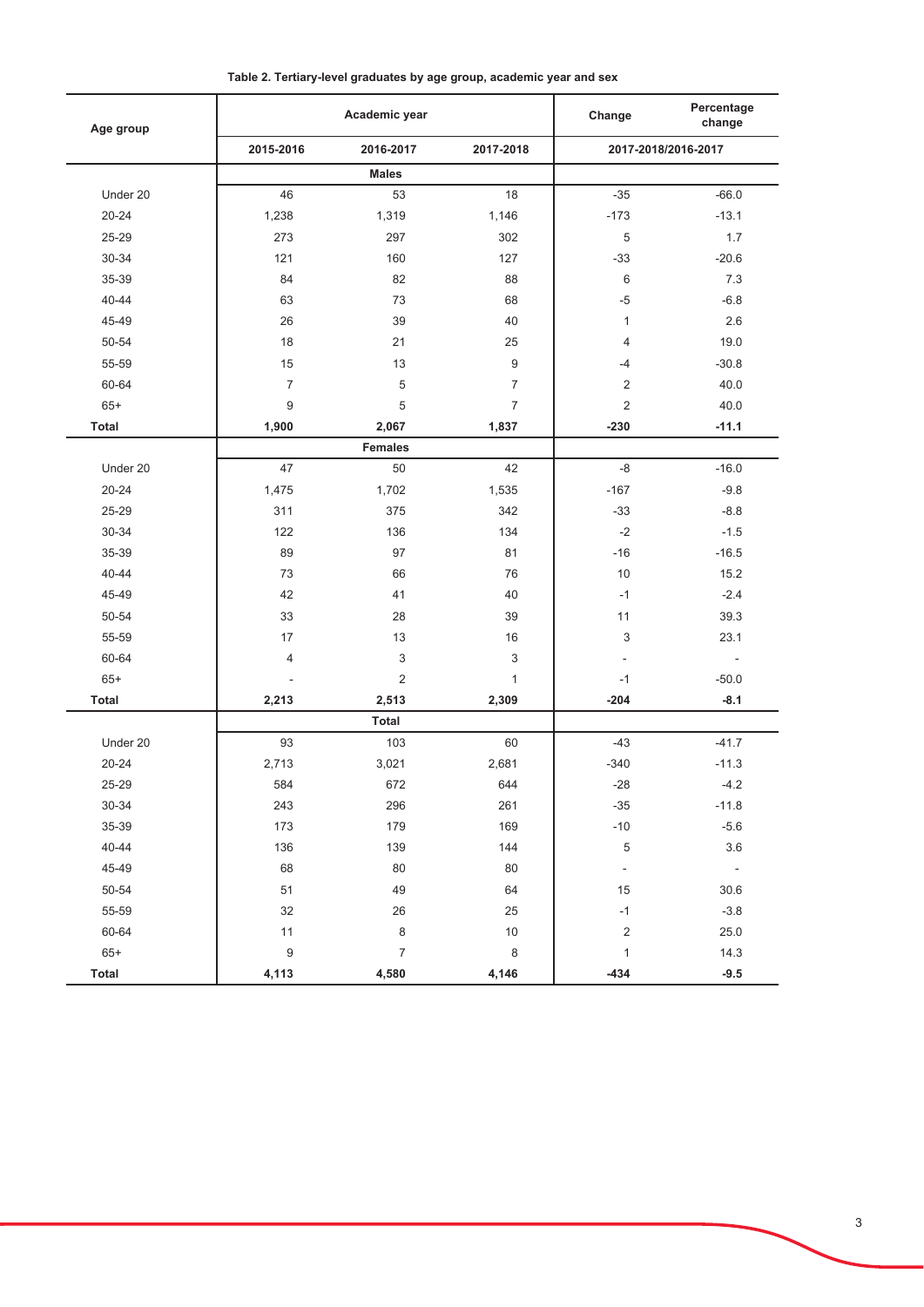Table 3. Tertiary-level graduates by ISCED Level, academic year and intensity of participation

| ISCED Level (2011) | Academic year |           |                  | Percentage<br>Change<br>change |         |  |
|--------------------|---------------|-----------|------------------|--------------------------------|---------|--|
|                    | 2015-2016     | 2016-2017 | 2017-2018        | 2017-2018/2016-2017            |         |  |
|                    |               |           | <b>Full-time</b> |                                |         |  |
| <b>ISCED 5</b>     | 453           | 609       | 204              | $-405$                         | $-66.5$ |  |
| <b>ISCED 6</b>     | 2,026         | 2,098     | 2,069            | $-29$                          | $-1.4$  |  |
| <b>ISCED 7</b>     | 749           | 840       | 852              | 12                             | 1.4     |  |
| <b>ISCED 8</b>     | 16            | 33        | 28               | $-5$                           | $-15.2$ |  |
| Total              | 3,244         | 3,580     | 3,153            | $-427$                         | $-11.9$ |  |
|                    | Part-time     |           |                  |                                |         |  |
| <b>ISCED 5</b>     | 228           | 111       | 176              | 65                             | 58.6    |  |
| <b>ISCED 6</b>     | 140           | 408       | 314              | $-94$                          | $-23.0$ |  |
| <b>ISCED 7</b>     | 480           | 460       | 478              | 18                             | 3.9     |  |
| <b>ISCED 8</b>     | 21            | 21        | 25               | $\overline{4}$                 | 19.0    |  |
| <b>Total</b>       | 869           | 1,000     | 993              | $-7$                           | $-0.7$  |  |
|                    |               |           | <b>Total</b>     |                                |         |  |
| <b>ISCED 5</b>     | 681           | 720       | 380              | $-340$                         | $-47.2$ |  |
| <b>ISCED 6</b>     | 2,166         | 2,506     | 2,383            | $-123$                         | $-4.9$  |  |
| <b>ISCED 7</b>     | 1,229         | 1,300     | 1,330            | 30                             | 2.3     |  |
| <b>ISCED 8</b>     | 37            | 54        | 53               | $-1$                           | $-1.9$  |  |
| <b>Total</b>       | 4,113         | 4,580     | 4,146            | $-434$                         | $-9.5$  |  |

Table 4. Tertiary-level graduates by country of nationality and academic year

| <b>Country of nationality</b> | Academic year    |              |                  |  |  |  |
|-------------------------------|------------------|--------------|------------------|--|--|--|
|                               | 2015-2016        | 2016-2017    | 2017-2018        |  |  |  |
| <b>Malta</b>                  | 3,851            | 4,237        | 3,769            |  |  |  |
| Other EU                      | 114              | 158          | 175              |  |  |  |
| of which:                     |                  |              |                  |  |  |  |
| United Kingdom                | 21               | 46           | 61               |  |  |  |
| Italy                         | 13               | 13           | 23               |  |  |  |
| <b>Bulgaria</b>               | 12               | 16           | 13               |  |  |  |
| Germany                       | 12               | 15           | $10$             |  |  |  |
| Spain                         | $\sqrt{5}$       | $\sqrt{3}$   | $\boldsymbol{9}$ |  |  |  |
| Non-EU                        | 148              | 185          | 202              |  |  |  |
| of which:                     |                  |              |                  |  |  |  |
| Libya                         | $\boldsymbol{9}$ | 15           | 26               |  |  |  |
| United States of America      | 28               | 21           | 18               |  |  |  |
| China                         | $\boldsymbol{9}$ | 8            | 16               |  |  |  |
| India                         | $\sqrt{2}$       | $\mathbf{1}$ | 12               |  |  |  |
| Kuwait                        | $20\,$           | 21           | 12               |  |  |  |
| <b>Total</b>                  | 4,113            | 4,580        | 4,146            |  |  |  |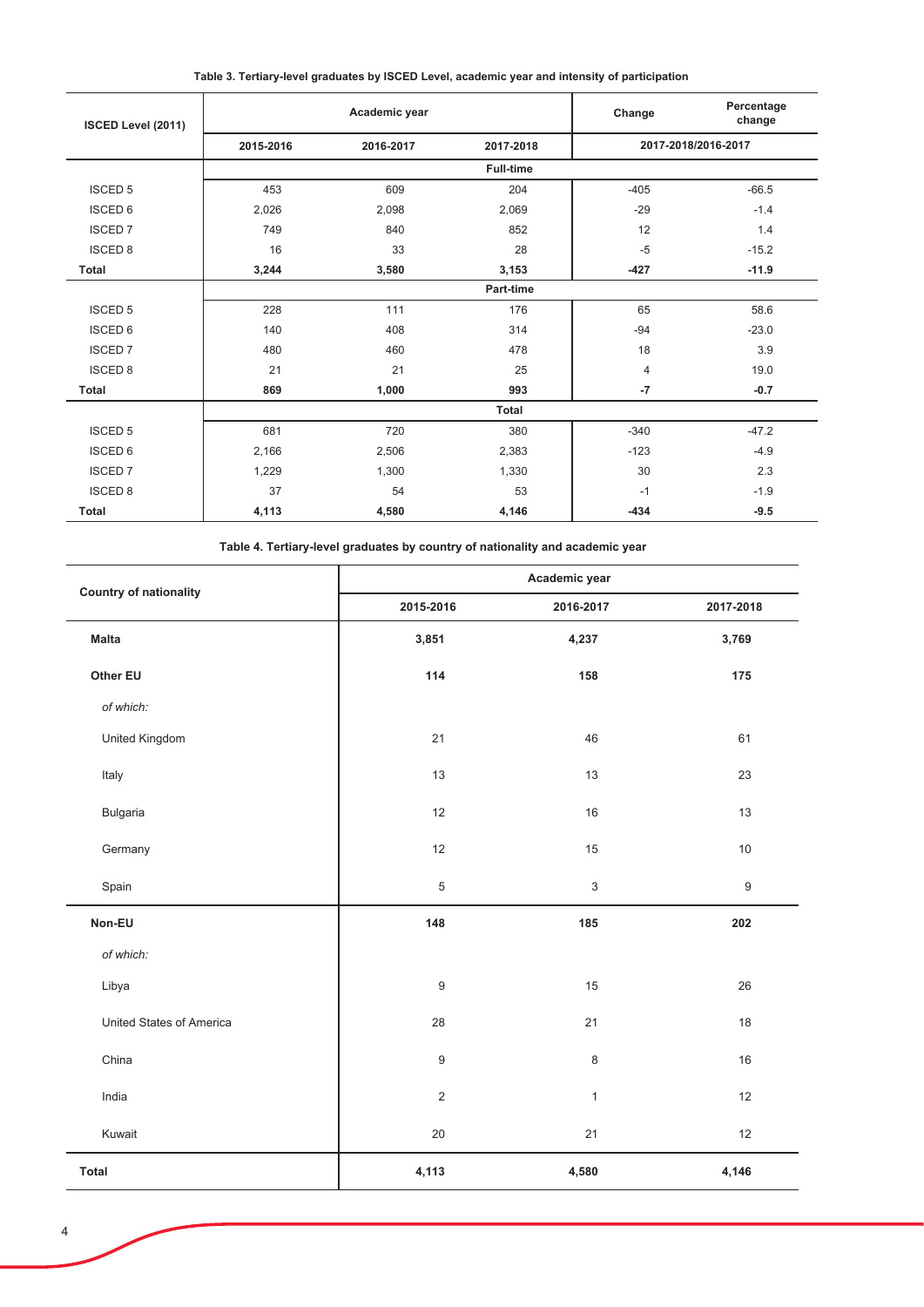|  |  | Table 5. Tertiary-level graduates by field of study, academic year and sex |  |
|--|--|----------------------------------------------------------------------------|--|
|  |  |                                                                            |  |

| Field of study                                  |                          | Academic year            |                          | Change                   | Percentage<br>change |
|-------------------------------------------------|--------------------------|--------------------------|--------------------------|--------------------------|----------------------|
|                                                 | 2015-2016                | 2016-2017                | 2017-2018                |                          | 2017-2018/2016-2017  |
|                                                 |                          |                          | <b>Males</b>             |                          |                      |
| Generic programmes and qualifications           | ÷,                       | L.                       |                          |                          |                      |
| Education                                       | 91                       | 57                       | 46                       | $-11$                    | $-19.3$              |
| Arts and humanities                             | 226                      | 233                      | 172                      | $-61$                    | $-26.2$              |
| Social sciences, journalism and information     | 151                      | 162                      | 145                      | $-17$                    | $-10.5$              |
| Business, administration and law                | 557                      | 644                      | 601                      | $-43$                    | $-6.7$               |
| Natural sciences, mathematics and statistics    | 95                       | 78                       | 83                       | 5                        | 6.4                  |
| Information and Communication Technologies      | 276                      | 305                      | 244                      | -61                      | $-20.0$              |
| Engineering, manufacturing and construction     | 293                      | 288                      | 256                      | -32                      | $-11.1$              |
| Agriculture, forestry, fisheries and veterinary | 15                       | 15                       | 7                        | -8                       | $-53.3$              |
| Health and welfare                              | 157                      | 218                      | 243                      | 25                       | 11.5                 |
| Services                                        | 39                       | 67                       | 40                       | $-27$                    | $-40.3$              |
| Total                                           | 1,900                    | 2,067                    | 1,837                    | $-230$                   | $-11.1$              |
|                                                 |                          |                          | <b>Females</b>           |                          |                      |
| Generic programmes and qualifications           | $\overline{\phantom{a}}$ | $\overline{\phantom{a}}$ | $\overline{\phantom{a}}$ | $\overline{\phantom{a}}$ |                      |
| Education                                       | 257                      | 238                      | 171                      | -67                      | $-28.2$              |
| Arts and humanities                             | 298                      | 303                      | 235                      | $-68$                    | $-22.4$              |
| Social sciences, journalism and information     | 300                      | 273                      | 291                      | 18                       | 6.6                  |
| Business, administration and law                | 632                      | 808                      | 697                      | $-111$                   | $-13.7$              |
| Natural sciences, mathematics and statistics    | 99                       | 88                       | 112                      | 24                       | 27.3                 |
| Information and Communication Technologies      | 49                       | 58                       | 46                       | $-12$                    | $-20.7$              |
| Engineering, manufacturing and construction     | 90                       | 113                      | 114                      | 1                        | 0.9                  |
| Agriculture, forestry, fisheries and veterinary | 12                       | 15                       | 7                        | -8                       | $-53.3$              |
| Health and welfare                              | 428                      | 558                      | 582                      | 24                       | 4.3                  |
| <b>Services</b>                                 | 48                       | 59                       | 54                       | -5                       | $-8.5$               |
| Total                                           | 2,213                    | 2,513                    | 2,309                    | $-204$                   | $-8.1$               |
|                                                 |                          |                          | <b>Total</b>             |                          |                      |
| Generic programmes and qualifications           | ÷,                       |                          |                          |                          |                      |
| Education                                       | 348                      | 295                      | 217                      | $-78$                    | $-26.4$              |
| Arts and humanities                             | 524                      | 536                      | 407                      | $-129$                   | $-24.1$              |
| Social sciences, journalism and information     | 451                      | 435                      | 436                      | 1                        | 0.2                  |
| Business, administration and law                | 1,189                    | 1,452                    | 1,298                    | $-154$                   | $-10.6$              |
| Natural sciences, mathematics and statistics    | 194                      | 166                      | 195                      | 29                       | 17.5                 |
| Information and Communication Technologies      | 325                      | 363                      | 290                      | $-73$                    | $-20.1$              |
| Engineering, manufacturing and construction     | 383                      | 401                      | 370                      | $-31$                    | $-7.7$               |
| Agriculture, forestry, fisheries and veterinary | 27                       | 30                       | 14                       | $-16$                    | $-53.3$              |
| Health and welfare                              | 585                      | 776                      | 825                      | 49                       | 6.3                  |
| Services                                        | 87                       | 126                      | 94                       | $-32$                    | $-25.4$              |
| Total                                           | 4,113                    | 4,580                    | 4,146                    | $-434$                   | $-9.5$               |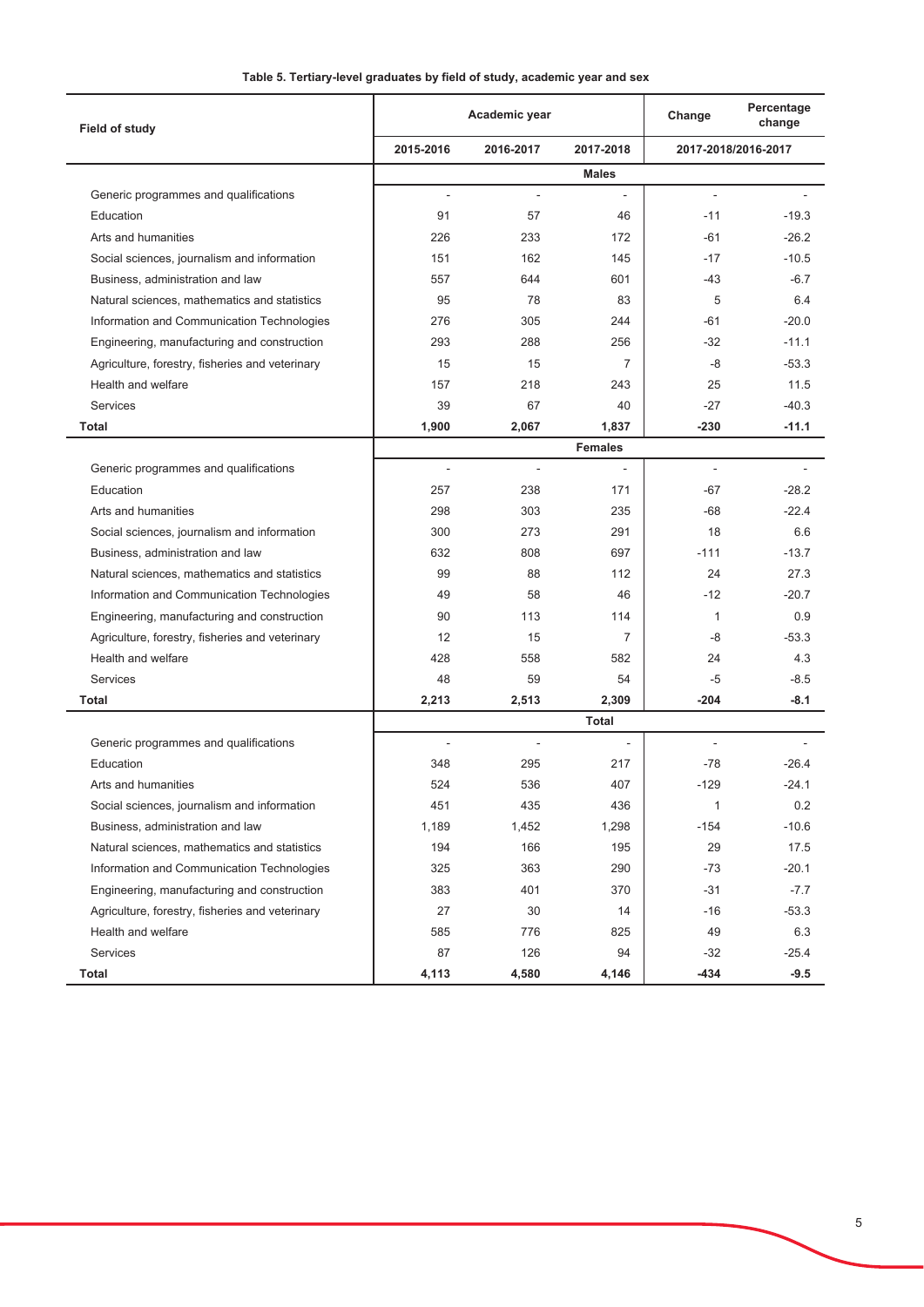|  |  | Table 6. Tertiary-level graduates by field of study and ISCED Level: academic year 2017-2018 |  |
|--|--|----------------------------------------------------------------------------------------------|--|
|  |  |                                                                                              |  |

| Field of study                                  | ISCED Level (2011) |                |                |                   |              |  |  |
|-------------------------------------------------|--------------------|----------------|----------------|-------------------|--------------|--|--|
|                                                 | <b>ISCED 5</b>     | <b>ISCED 6</b> | <b>ISCED 7</b> | <b>ISCED 8</b>    | <b>Total</b> |  |  |
| Generic programmes and qualifications           |                    |                |                | $\qquad \qquad -$ | ۰            |  |  |
| Education                                       | 8                  | 136            | 70             | 3                 | 217          |  |  |
| Arts and humanities                             | 8                  | 312            | 80             | $\overline{7}$    | 407          |  |  |
| Social sciences, journalism and information     | 11                 | 340            | 80             | 5                 | 436          |  |  |
| Business, administration and law                | 113                | 564            | 618            | 3                 | 1,298        |  |  |
| Natural sciences, mathematics and statistics    |                    | 138            | 49             | 8                 | 195          |  |  |
| Information and Communication Technologies      | 20                 | 222            | 46             | $\overline{2}$    | 290          |  |  |
| Engineering, manufacturing and construction     | 22                 | 234            | 112            | $\overline{2}$    | 370          |  |  |
| Agriculture, forestry, fisheries and veterinary | 1                  | 13             |                |                   | 14           |  |  |
| Health and welfare                              | 143                | 386            | 273            | 23                | 825          |  |  |
| Services                                        | 54                 | 38             | 2              |                   | 94           |  |  |
| <b>Total</b>                                    | 380                | 2,383          | 1,330          | 53                | 4,146        |  |  |

## Chart 3. Percentage distribution of tertiary graduates by field of study: academic year 2017-2018



 $\overline{6}$